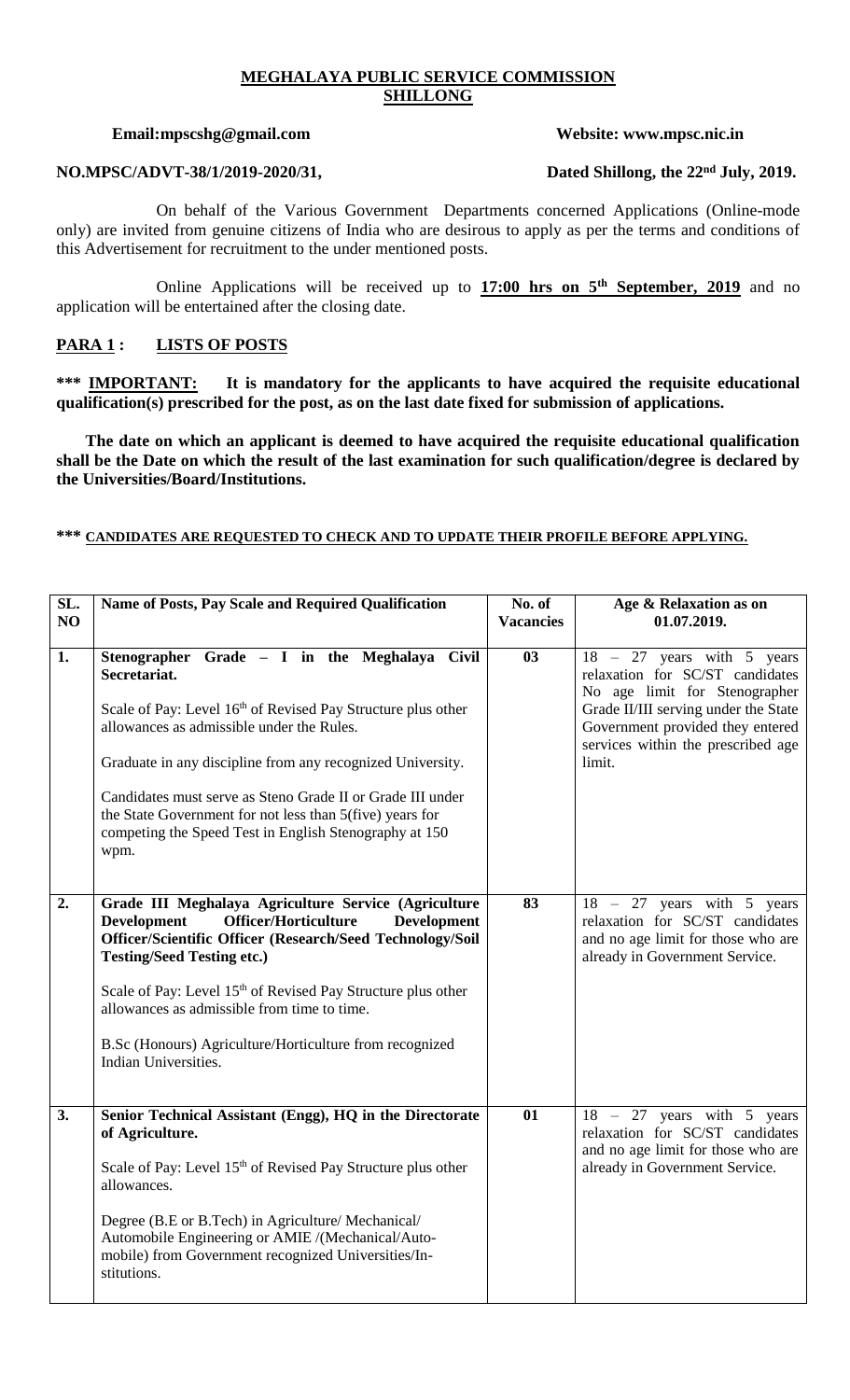| $\overline{4}$ . | Sub-Divisional Officer (HEW), under Health & Family<br><b>Welfare Department.</b><br>Scale of Pay: Level 15 <sup>th</sup> of Revised Pay Structure.<br>Graduate in Civil Engineering or its equivalent qualification<br>of a recognized University.<br>Preference will be given to persons having practical<br>training/experience in building works on PWD/PHE<br>Department/Health Engineering Wing of Health & Family<br>Welfare Department.                                                                                                             | 04 | $18 - 27$ years with 5 years<br>relaxation for SC/ST. No age limit<br>in respect of regular Govt.<br>employee who entered service<br>within the prescribed age limit.                                                                                                                                             |
|------------------|-------------------------------------------------------------------------------------------------------------------------------------------------------------------------------------------------------------------------------------------------------------------------------------------------------------------------------------------------------------------------------------------------------------------------------------------------------------------------------------------------------------------------------------------------------------|----|-------------------------------------------------------------------------------------------------------------------------------------------------------------------------------------------------------------------------------------------------------------------------------------------------------------------|
| 5.               | Lecturer in Civil Engineering in Shillong Polytechnic,<br>Shillong.<br>Scale of Pay: Level 15 <sup>th</sup> of Revised Pay Structure with other<br>allowances as admissible.<br>At least B.E/B.Tech or equivalent degree in Civil<br>Engineering course from recognized College/University/IIT<br>or other recognized Technical Institute offering Degree<br>course in Civil Engineering.<br>Preference will be given to the candidates having experience<br>in teaching.                                                                                   | 02 | Should not be less than 18 years<br>and not more than 32 years of age<br>plus 5 years relaxation for SC/ST<br>candidates. No age limit for those<br>who are already in Govt. Service<br>provided they entered Govt<br>services within the prescribed age<br>limit.                                                |
| 6.               | Lecturer in Computer Science & Engineering in Shillong<br>Polytechnic, Shillong.<br>Scale of Pay: Level 15 <sup>th</sup> of Revised Pay Structure with other<br>allowances as admissible.<br>At least B.E/B.Tech or equivalent degree in Computer<br>Science & Engineering/Computer Technology course from<br>recognized College/University/IIT or other recognized<br>Technical Institute offering Degree course in Computer<br>Science & Engineering/Computer Technology.<br>Preference will be given to the candidates having experience<br>in teaching. | 01 | Should not be less than 18 years<br>and not more than 32 years of age<br>plus 5 years relaxation for SC/ST<br>candidates. No age limit for those<br>who are already in Govt. Service<br>provided they entered Govt<br>services within the prescribed age<br>limit.                                                |
| 7.               | Lecturer in Mathematics in Shillong Polytechnic,<br>Shillong.<br>Scale of Pay: Level 15 <sup>th</sup> of Revised Pay Structure with other<br>allowances as admissible.<br>At least Post Graduate Degree in Mathematics from a<br>recognized University or other recognized Institute offering<br>Post Graduate Degree course in Mathematics.<br>Preference will be given to the candidates having experience<br>in teaching.                                                                                                                                | 02 | Should not be less than 18 years<br>and not more than 32 years of age<br>plus 5 years relaxation for SC/ST<br>candidates. No age limit for those<br>who are already in Govt. Service<br>they entered<br>provided<br>Govt<br>services within the prescribed age<br>limit.                                          |
| 8.               | (Civil)<br><b>Assistant</b><br><b>Engineer</b><br>under<br><b>Public</b><br><b>Health</b><br><b>Engineering Department.</b><br>Scale of Pay: Level 15 <sup>th</sup> of Revised Pay Structure with other<br>allowances as admissible.<br>Graduate in Engineering (Civil) from a recognized University<br>(or have passed in Section A and B or AMIE India Civil)                                                                                                                                                                                             | 12 | $18 - 27$ years. Upper age limit is<br>relaxable by 5 years in respect of<br>SC/ST and other SC/ST candidate<br>who are permanent residents of the<br>State of Meghalaya. No age limit<br>for those who are already in Govt.<br>Service provided they entered<br>Govt service within the prescribed<br>age limit. |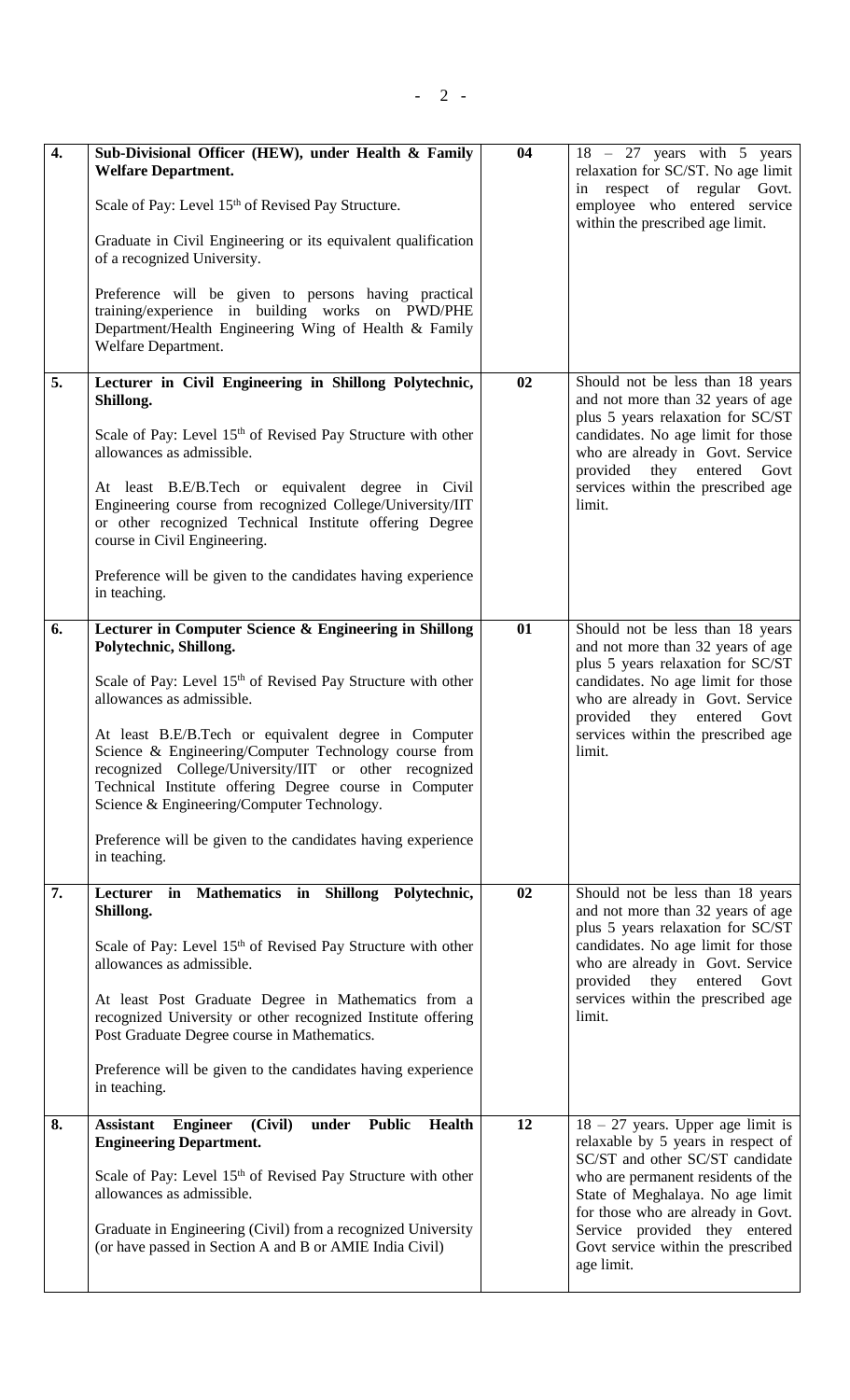| $\overline{9}$ . | <b>Junior Duty Post</b>                                                                                                                                                                                                                                                                       |    | 18 to 27 years. Upper age limit is<br>relaxable by 5 years for SC/ST and                                                                        |
|------------------|-----------------------------------------------------------------------------------------------------------------------------------------------------------------------------------------------------------------------------------------------------------------------------------------------|----|-------------------------------------------------------------------------------------------------------------------------------------------------|
|                  | 1. Junior Staff Officer in the Directorate of Civil<br>Defence & Home Guards, Shillong.                                                                                                                                                                                                       | 01 | no age limit for those already in<br>Government service provided they<br>entered service within the prescribed                                  |
|                  | 2. Deputy Controller of Civil Defence, Jowai in the<br>Directorate of Civil Defence & Home Guards,<br>Shillong.                                                                                                                                                                               | 01 | age limit.                                                                                                                                      |
|                  | Scale of Pay: Level 15 <sup>th</sup> of Revised Pay Structure with other<br>allowances as admissible.                                                                                                                                                                                         |    |                                                                                                                                                 |
|                  | Graduate in any discipline from any recognized University.<br>Appointed candidates will be on probationary period for<br>$2(two)$ years and will have to undergo training at the Institute<br>the Department may arrange and also pass such examinations<br>as the Department may prescribed. |    |                                                                                                                                                 |
| 10.              | Assistant Teacher (Civics) in Shillong Public School,<br>Shillong.                                                                                                                                                                                                                            | 01 | Candidates should not be less than<br>18 years and not more than 32                                                                             |
|                  | Scale of Pay: Level 13 <sup>th</sup> of Revised Pay Structure for Post<br>Graduate plus usual allowances as admissible under the rules.                                                                                                                                                       |    | years of age. Upper age limit is<br>relaxable by five years in respect<br>of candidates belonging to SC/ST<br>and upto 35 years for candidates  |
|                  | Level 12 <sup>th</sup> of Revised Pay Structure for Graduate plus usual<br>allowances as admissible under the rules.                                                                                                                                                                          |    | employed<br>in<br>Govt.<br>Aided<br>Institutions and ICSE Schools. No<br>age limit for candidates who are                                       |
|                  | Graduate in Arts with Honours in Political Science from<br>recognized University in India and having B.Ed.<br>Preference will be given to Post Graduate candidates in the<br>subject with teaching experience preferably in the ICSE<br>System and having B.Ed.                               |    | already in Govt Service provided<br>they entered service within the<br>prescribed age limit.                                                    |
| 11.              | Assistant Employment Officers under the Directorate of<br>Employment & Craftsmen Training under Labour<br>Department.                                                                                                                                                                         | 07 | $21 - 27$ years. Upper age limit<br>relaxable by 5 years for SC/ST. No<br>upper age limit for those who are<br>already in Govt Service provided |
|                  | Scale of Pay: Level 12 <sup>th</sup> of Revised Pay Structure.                                                                                                                                                                                                                                |    | they entered service within the<br>prescribed age limit.                                                                                        |
|                  | Graduate in any discipline from any recognized University.                                                                                                                                                                                                                                    |    |                                                                                                                                                 |
| 12.              | Inspector of Statistics under the Directorate of A.H &<br>Veterinary, Meghalaya, Shillong.                                                                                                                                                                                                    | 01 | 18 to 27 years. Upper age limit is<br>relaxable by 5 years for SC/ST and<br>no age limit for those already in                                   |
|                  | Scale of Pay: Level 12 <sup>th</sup> of the Revised Pay Structure.                                                                                                                                                                                                                            |    | Government service provided they<br>entered service within the prescribed                                                                       |
|                  | Graduate in any discipline from any recognized University.<br>with Mathematics, Statistics or Economics as one of the subject<br>in the degree course.                                                                                                                                        |    | age limit.                                                                                                                                      |
|                  | Preference will be given to candidates with :-<br>1) Diploma Certificate in Computer Applications.<br>2) Having the ability to undertake extensive tour to different<br>Districts of the State for collection of Major Livestock Products<br>Data.                                            |    |                                                                                                                                                 |
| 13.              | Statistical Assistant under the Directorate of A.H. &<br>Veterinary, Meghalaya, Shillong.                                                                                                                                                                                                     | 01 | 18 to 27 years. Upper age limit is<br>relaxable by 5 years for SC/ST and<br>no age limit for those already in                                   |
|                  | Scale of Pay: Level 11 <sup>th</sup> of the Revised Pay Structure.                                                                                                                                                                                                                            |    | Government service provided they<br>entered service within the prescribed                                                                       |
|                  | Graduate in any discipline from any recognized University.<br>with Mathematics, Statistics or Economics as one of the subject<br>in the degree course.                                                                                                                                        |    | age limit.                                                                                                                                      |
|                  | Preference will be given to candidates having the ability to<br>undertake extensive tour to different Districts of the State for<br>collection of Major Livestock Products Data.                                                                                                              |    |                                                                                                                                                 |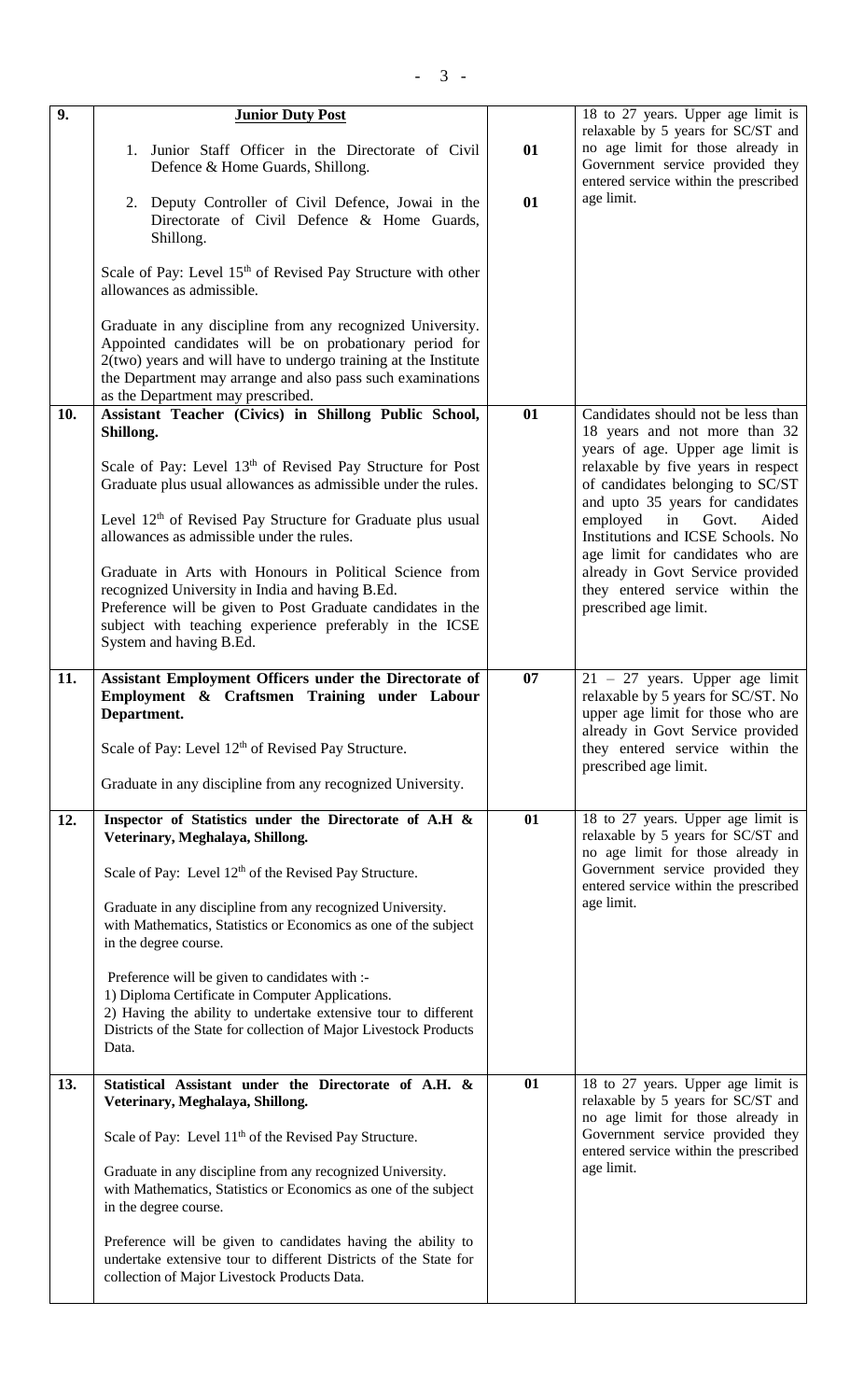| 14  | <b>Statistical Assistant / Sub- Inspector of Statistics.</b>                                                                                |    | 18 to 27 years. Upper age limit is                                                                          |
|-----|---------------------------------------------------------------------------------------------------------------------------------------------|----|-------------------------------------------------------------------------------------------------------------|
|     | 1. Statistical Assistant (Planning) under the Directorate of<br>Agriculture, Meghalaya, Shillong.                                           | 01 | relaxable by 5 years for SC/ST. No<br>age limit for those already serving<br>in Government service provided |
|     | Sub-Inspector of Statistics under the Directorate of<br>2.<br>Agriculture, Meghalaya, Shillong.                                             | 07 | they entered service within the<br>prescribed age limit.                                                    |
|     | Statistical Assistant under the Directorate of Fisheries,<br>3.<br>Shillong.                                                                | 01 |                                                                                                             |
|     | Scale of Pay: Level 11 <sup>th</sup> of Revised Pay Structure.                                                                              |    |                                                                                                             |
|     | Graduate with Economics/Mathematics/Statistics as one of<br>the subject in the degree course from any recognized<br>University/Institution. |    |                                                                                                             |
| 15  | <b>Junior Engineer</b>                                                                                                                      |    | 18 to 27 years<br>with 5 years<br>in case of SC/ST.<br>relaxation                                           |
|     | 1. Junior Engineer Grade - I (Civil) under P.H.E.<br>Department.                                                                            | 29 | No age limit for candidates who<br>are already in Government service<br>provided they entered service       |
|     | 2. Junior Engineer in the Housing Department.                                                                                               | 02 | within the prescribed age limit.                                                                            |
|     | Scale of Pay: Level 11 <sup>th</sup> of Revised Pay Structure.                                                                              |    |                                                                                                             |
|     | 3(Three) years Diploma Course in Civil Engineering from a<br>Government recognized Institution.                                             |    |                                                                                                             |
| 16  | Junior Engineer Grade - I (Mechanical) under P.H.E.                                                                                         | 02 | 18 to 27 years with 5 years                                                                                 |
|     | Department.                                                                                                                                 |    | relaxation<br>in case of SC/ST.<br>No age limit for candidates who                                          |
|     | Scale of Pay: Level 11 <sup>th</sup> of Revised Pay Structure.                                                                              |    | are already in Government service<br>provided they entered service                                          |
|     | 3(Three) years Diploma Course in Mechanical Engineering.                                                                                    |    | within the prescribed age limit.                                                                            |
| 17  | Junior Engineer Grade - I (Electrical) under P.H.E.                                                                                         | 02 | 18 to 27 years<br>with<br>usual                                                                             |
|     | Department.<br>Scale of Pay: Level 11 <sup>th</sup> of Revised Pay Structure.                                                               |    | relaxation in case of SC/ST.<br>No age limit for candidates who                                             |
|     |                                                                                                                                             |    | are already in Government service                                                                           |
|     | 3(Three) years Diploma Course in Electrical Engineering.                                                                                    |    | provided they entered service<br>within the prescribed age limit.                                           |
| 18  | Research Assistant under P.H.E. Department.                                                                                                 | 02 | 18 to 27 years<br>with<br>usual                                                                             |
|     | Scale of Pay: Level 11 <sup>th</sup> of Revised Pay Structure.                                                                              |    | in case of ST/SC.<br>relaxation<br>No age limit for candidates who                                          |
|     |                                                                                                                                             |    | are already in Government service                                                                           |
|     | Degree in Science with Chemistry as the main subject with<br>2(two) years experience in teaching or working in                              |    | provided they entered service<br>within the prescribed age limit                                            |
|     | Laboratory.                                                                                                                                 |    |                                                                                                             |
| 19. | Assistant Teacher (Arts) in Government secondary                                                                                            |    | Candidates should not be less                                                                               |
|     | <b>Schools under the Directorate of School Educational and</b><br>Literacy.                                                                 | 13 | than 18 years of age or more<br>than 32 years of age,. The upper                                            |
|     | Scale of Pay: Level 11 <sup>th</sup> of the Revised Pay Structure.                                                                          |    | age limit is relaxable by 5 years<br>in respect of SC/ST candidates.<br>There is no age bar in respect of   |
|     | Graduate in Arts with B.Ed degree from a recognized                                                                                         |    | regular Government employee,                                                                                |
|     | University.                                                                                                                                 |    | Government<br>who<br>entered<br>Service within the prescribed age                                           |
| 20. | Assistant Teacher (Life Science) in Government                                                                                              |    | limit.<br>Candidates should not be less                                                                     |
|     | secondary Schools under the Directorate of School<br><b>Educational and Literacy.</b>                                                       | 06 | than 18 years of age or more<br>than 32 years of age,. The upper                                            |
|     | Scale of Pay: Level 11 <sup>th</sup> of the Revised Pay Structure.                                                                          |    | age limit is relaxable by 5 years<br>in respect of SC/ST candidates.<br>There is no age bar in respect of   |
|     | Graduate in Science with B.Ed degree from a recognized<br>University.                                                                       |    | regular Government employee,<br>who<br>entered<br>Government<br>Service within the prescribed age<br>limit. |
|     |                                                                                                                                             |    |                                                                                                             |

- 4 -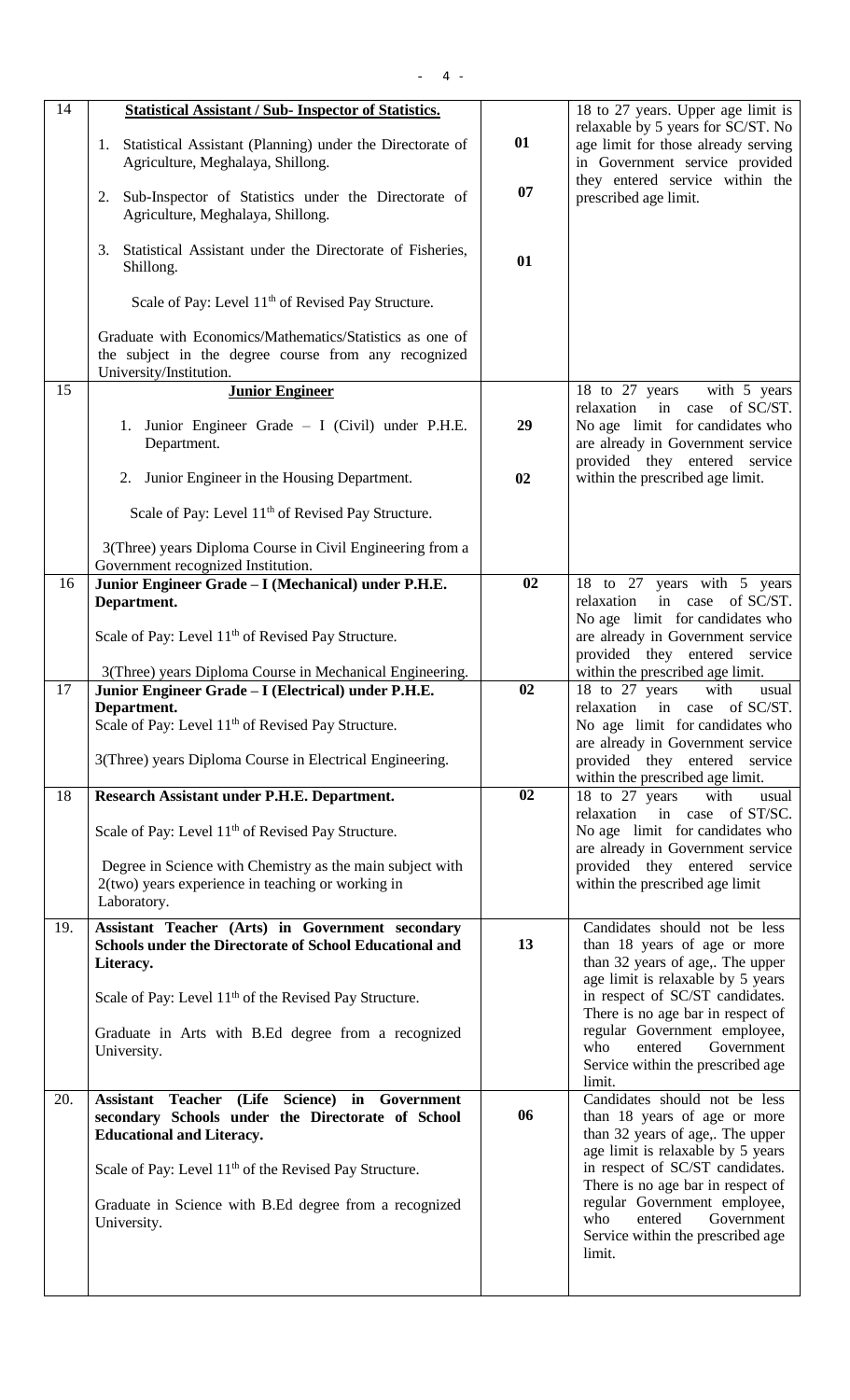| 21 | <b>Assistant Teacher Science with Mathematics in Government</b><br><b>Secondary Schools under the Directorate of School Education</b><br>& Literacy.<br>Scale of Pay: Level 11 <sup>th</sup> of the Revised Pay Structure.<br>Graduate in Science with Mathematics and B. Ed degree from a<br>recognized University.                                                                                                                                                                                 | 09             | 18 to 32 years and 5(five) years<br>additional relaxation in case of<br>candidates belonging to SC/ST and<br>35 years in respect of candidates<br>serving in Govt. Aided Institutions.<br>No age limit for candidates who<br>already in Govt. Service provided<br>they entered service within the<br>prescribed age limit. |
|----|------------------------------------------------------------------------------------------------------------------------------------------------------------------------------------------------------------------------------------------------------------------------------------------------------------------------------------------------------------------------------------------------------------------------------------------------------------------------------------------------------|----------------|----------------------------------------------------------------------------------------------------------------------------------------------------------------------------------------------------------------------------------------------------------------------------------------------------------------------------|
| 22 | <b>Assistant Teacher (Hindi) in Government secondary Schools</b><br>under the Directorate of School Educational and Literacy.<br>Scale of Pay: Level 11 <sup>th</sup> of the Revised Pay Structure.<br>Graduate in Arts/Science/Commerce with B.Ed. Hindi as one of<br>the subject at Degree Level from a recognized University.<br><b>OR</b><br>Graduate in Arts/Science/Commerce with B.Ed having separate<br>degree qualification like "RATNA: in Hindi Language from a<br>recognized University. | 01             | Candidates should not be less than<br>18 years of age or more than 32<br>years of age, The upper age limit is<br>relaxable by 5 years in respect of<br>SC/ST candidates. There is no age<br>bar in respect of regular Government<br>employee, who entered Government<br>Service within the prescribed age<br>limit         |
| 23 | Sub – Engineer (Mech) Grade – I/Store under the Department<br>of Agriculture, Meghalaya.<br>Scale of Pay: Level 11 <sup>th</sup> of the Revised Pay Structure.<br>3(three) years Diploma in Automobile Engineering/Mechanical<br>Engineer/Agricultural Engineering from<br>recognized<br>the<br>institutions.                                                                                                                                                                                        | 04             | Candidates should not be less than<br>18 years and not more than 27 years<br>with usual relaxation for SC/ST<br>candidates. No age limit for those<br>who are already in Government<br>Service provided they entered<br>Government Service within the<br>prescribed age limit.                                             |
| 24 | Cold Chain Officer under the Directorate of Health Services<br>(MCH & FW), Meghalaya, Shillong.<br>Scale of Pay: Level 11 <sup>th</sup> of the Revised Pay Structure.<br>Graduate in any stream from any recognized University.<br>Should be a Diploma in Electrical Engineering having knowledge<br>of Cold Chain System/Refrigerator.                                                                                                                                                              | $\mathbf{1}$   | $18 - 27$ years. Upper age limit is<br>relaxable by 5 years in case of<br>SC/ST. No age bar in respect of<br>regular Government employees who<br>entered Government service within<br>the prescribed age limit.                                                                                                            |
| 25 | <b>Assistant System Engineer in the Department of Elections.</b><br>Scale of Pay: Level 11 <sup>th</sup> of the Revised Pay Structure.<br>B.Sc Computer Science OR BCA 3(Three) years with Class XII<br>OR CSE Diploma 3(Three) years.                                                                                                                                                                                                                                                               | 01             | 18 to 27 years with 5 years<br>relaxation for SC/ST. No age limit<br>for those already in Govt service<br>provided they entered Government<br>Service within the prescribed age<br>limit.                                                                                                                                  |
| 26 | <b>Inspector of Housing in Housing Department.</b><br>Scale of Pay: Level 11 <sup>th</sup> of the Revised Pay Structure.<br>Graduation in any discipline from any recognized University.<br>Transferable Post. One each in Shillong, Nongstoin, Jowai, Tura<br>& Williamnagar.                                                                                                                                                                                                                       | 0 <sub>5</sub> | 18 to 27 years with 5 years<br>relaxation for SC/ST. No age limit<br>for those who are already in<br>Government Service provided they<br>entered Government Service within<br>the prescribed age limit.                                                                                                                    |

 $\mathsf{l}$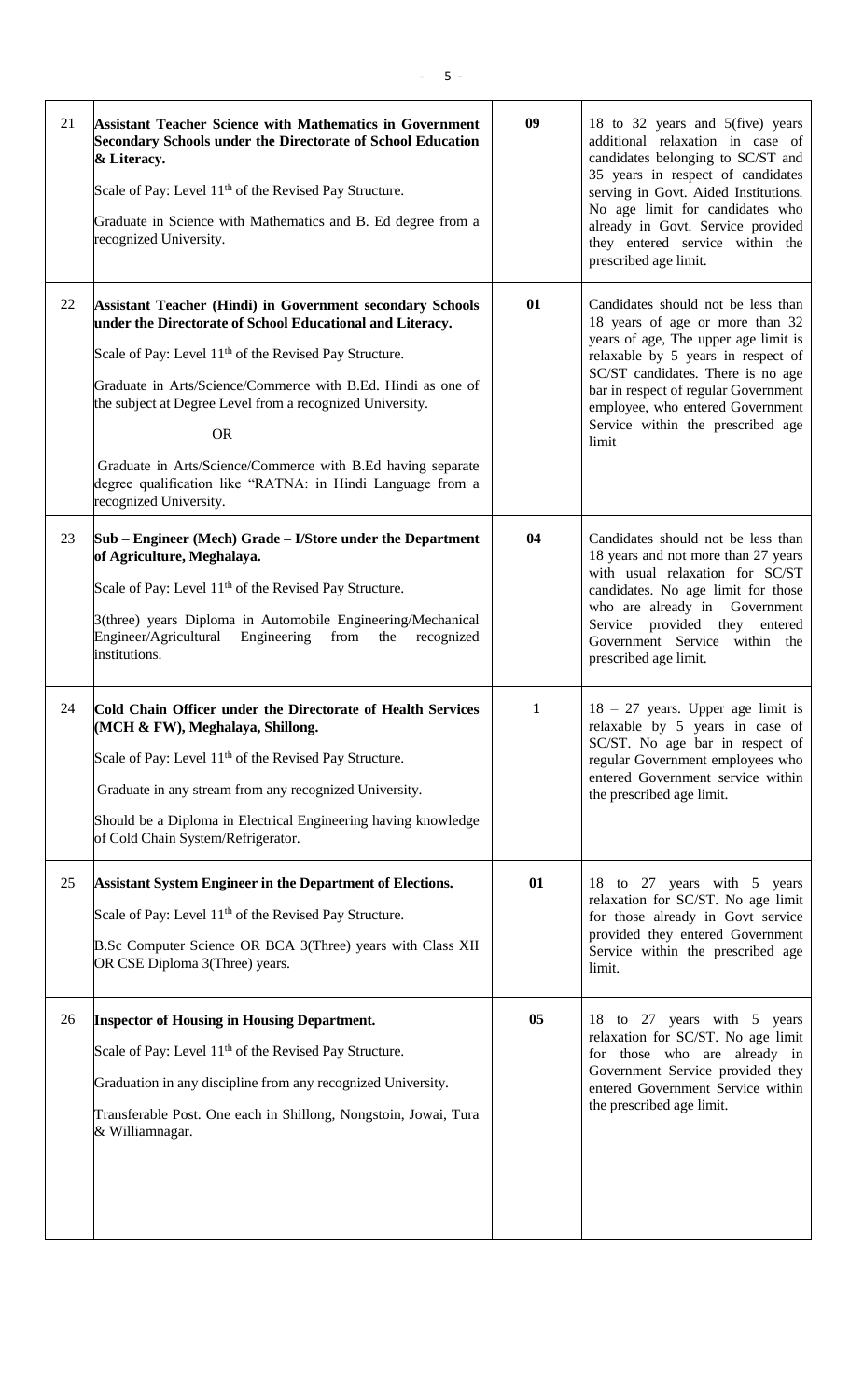| 27 | <b>Stenographer Grade - II</b><br>1. Stenographer Grade - II under the Dte. Of Civil<br>Defence & Home Guards, Shillong.<br>Stenographer Grade - II under the office of the Chief<br>2.<br>Engineer P.W.D.(Buildings), Meghalaya, Shillong.<br>Scale of Pay: Level 11 <sup>th</sup> of the Revised Pay Structure.<br>Graduate in any discipline from any recognized University with<br>minimum Speed of 120 words per minute in Short Hand. | 01<br>01 | $18 - 27$ years relaxable by 5 years for<br>SC/ST candidates. No age limit for<br>already<br>in<br>candidates<br>regular<br>Government Service provided they<br>entered government service within<br>the prescribed age limit.                           |
|----|---------------------------------------------------------------------------------------------------------------------------------------------------------------------------------------------------------------------------------------------------------------------------------------------------------------------------------------------------------------------------------------------------------------------------------------------|----------|----------------------------------------------------------------------------------------------------------------------------------------------------------------------------------------------------------------------------------------------------------|
| 28 | <b>Assistant Chemist under P.H.E. Department.</b><br>Scale of Pay: Level 8 <sup>th</sup> of Revised Pay Structure.<br>Degree in Science with Chemistry as one of the subjects.                                                                                                                                                                                                                                                              | 01       | 18-27 years relaxable by 5 years for<br>ST/SC candidates. No age limit for<br>candidates<br>already<br>in<br>regular<br>Government service provided they<br>entered service within the prescribed<br>age limit.                                          |
| 29 | <b>Data Entry Operator</b><br>1. Data Entry Operator under P.H.E. Department.<br>2. Data Entry Operator in the Office of the Chief Engineer<br>Water Resources Department, Meghalaya, Shillong.<br>Scale of Pay: Level $7th$ of Revised Pay Structure.<br>Degree holder in any discipline with $1 \frac{1}{2}$ year Diploma in<br>Computer Application/Science.                                                                             | 01<br>01 | $18 - 27$ years relaxable by 5 years for<br>SC/ST candidates. No age limit for<br>candidates<br>already<br>in<br>regular<br>Government Service provided they<br>entered government service within<br>the prescribed age limit.                           |
| 30 | <b>Lower Division Assistant</b><br>1. Lower Division Assistant in the Office of the Legal<br>Remembrancer, Shillong.<br>2. Lower Division Assistant in the Office of the Heads of<br>Department.<br>Scale of Pay: Level 6 of the Revised Pay Structure.<br>Class $12th / H$ . S.S. L.C or any equivalent educational<br>qualification.                                                                                                      | 01<br>90 | 18 years to 27 years. Upper age<br>limit is relaxable by 5 years for<br>SC/ST candidates, No age limit for<br>are<br>already<br>those<br>who<br>in<br>Government Service provided they<br>entered Government Service within<br>the prescribed age limit. |

# **PARA 2: FEE (Inclusive of Examination Fee) Non-Refundable**

Fee @ prescribed in the Table below is required to be paid through On-line mode only using the On-line payment gateway GRAS.

| <b>Post Description</b>                                                                                                                                                                                                    | <b>Amount of Fee</b> | <b>Remarks</b>                                                                       |
|----------------------------------------------------------------------------------------------------------------------------------------------------------------------------------------------------------------------------|----------------------|--------------------------------------------------------------------------------------|
| For the post at Sl.1, 2, 3, 4, 5, 6, 7, 8& 9                                                                                                                                                                               | $Rs.460/-$           | Half the rate for SC/ST who<br>are permanent residents of the<br>State of Meghalaya. |
| For the post at Sl.10, 11, 12, 13, 14, 15,<br>16, 17, 18, 19, 20, 21, 22, 23, 24, 25, 26 & 27                                                                                                                              | $Rs. 350/-$          |                                                                                      |
| For the post at Sl. 28, 29 $\&$ 30                                                                                                                                                                                         | $Rs. 320/-$          |                                                                                      |
| For Persons with Physical Disabilities (PWDs). Application Fee is exempted subject to furnishing of Disability<br>Certificate to the Commission. (as per Notification No. PER (AR). 150/88/Pt.I/43 Dated 29th April, 2015. |                      |                                                                                      |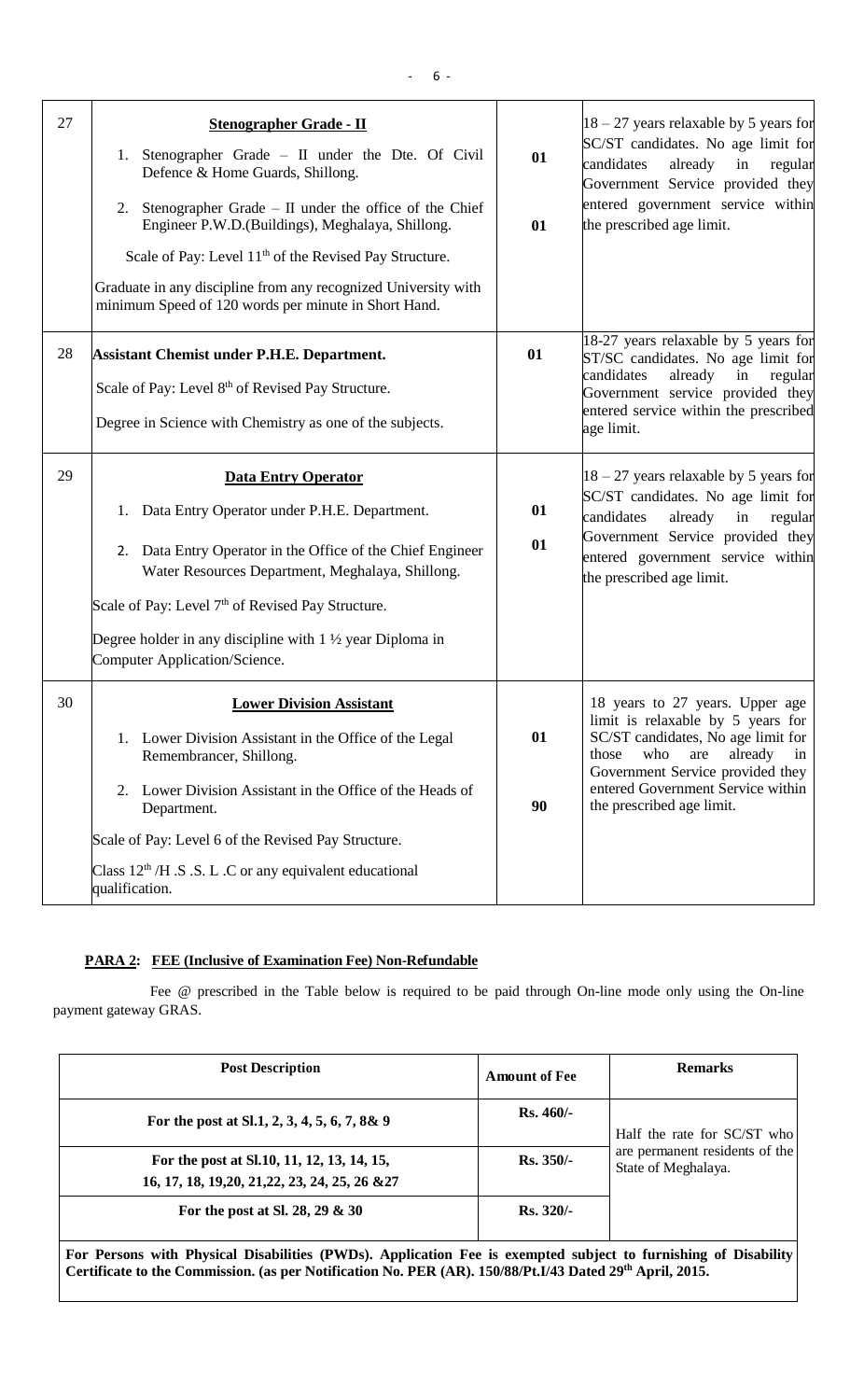#### **PARA 3 : SUBMISSION OF APPLICATION**

Candidates are to apply and submit their applications through online mode only by clicking on the "**Online Application"** icon appearing in the MPSC website viz **[www.mpsc.nic.in](http://www.mpsc.nic.in/)**. Applications received through any other mode will not be accepted and will be summarily rejected.

For candidates applying for the first time through online mode, a one-time registration process is required to enable them to apply against the advertised vacancies/posts. Kindly read the instructions on the web page carefully before applying. Last date for online application is **17:00 hrs on 5th September, 2019.**

Candidates who have already registered with the Commission's website may log in and apply directly against the advertised vacancies/posts indicated above.

### **PARA 4** : **PAYMENT OF APPLICATION FEES**

Candidates who wish to apply may pay the application fees using any one of the following modes of payment only :-

- (a) Debit cum ATM Cards/Credit Cards/Net Banking.
- (b) e-Challan (Cash Payment)

**Payment via SBI Net-banking/ATM cum Debit Cards : -** For payment using State Bank of India/s Net-banking, please select e-payment and select State Bank of India in the Meghalaya ePayment Portal page.

**Payment via Net Banking/ATM-cum Debit Card/Credit Cards of other Banks** : - For payment using Debit/ATM/Credits Cards or Net Banking of other banks, please select SBI e-Pay Payment Gateway and click Proceed for Payment.

**E-Challan/Cash Payment at any branch of SBI** : - Candidates may also opt for Cash Payment at any of the branches of SBI. For cash payment, please select Payment across Bank Counter. Fill in the required details, an e-Challan will be generated. Take a printout of the e-Challan and make the required payment at any branch of SBI. Please note that you need NOT submit the e-Challan to MPSC.

Kindly note that an additional amount in the form of Bank's Commission may be applicable depending upon the mode of payment. The amount once deposited shall not be refunded or adjusted against any other purpose.

In case of any problem being faced in the processing of the online application, applicants can contact the Office of the Meghalaya Public Service Commission directly in person or e-mail at [mpscshg@gmail.com](mailto:mpscshg@gmail.com) along with their phone numbers.

#### **PARA 5** : **INSTRUCTIONS**

- 1. Applicants are advised to apply well in advance without waiting for the closing date.
- 2. Candidates must appear for Screening Test/Written Test/Interview at his/her own expenses.

Admission at all stages of the recruitment process for which the candidates are admitted by the Commission will be purely provisional and is subject to satisfying the prescribed eligibility conditions. If, on verification at any stage of the recruitment process, it is found that applicants/candidates do not fulfill any of the eligibility conditions, their candidature for the post will automatically be cancelled by the Commission without notice.

#### **PARA 6** : **RESERVATION OF VACANCIES**

As per Reservation Policy of the Government of Meghalaya.

#### **PARA 7** : **COMMISSION'S DECISION ON ELIGIBILITY OF CANDIDATES**

Only preliminary scrutiny of the applications and other aspects will be undertaken before proceeding to the next stage of the recruitment and therefore, the acceptance of candidature will only be provisional. Candidates are advised to carefully go through the eligibility criteria prescribed for each post such as educational qualification, age, physical standards etc. and satisfy themselves that they are eligible for the posts, before applying. **After such scrutiny a "Proposed Rejection/Ineligibility List" shall be published and hosted in the Commission's website as well as in the Notice Board of the M.P.S.C Office/Cells. A candidate is allowed 15 days time to file representation against such proposed Rejection. Original Certificates will be sought only from those candidates who qualify for the Personal Interview. If a candidate does not furnish the original certificates to substantiate his educational qualification his/her candidature will be cancelled and the Commission's decision in this regard shall be final. Candidates who have also not fulfill the requisite qualification as on the last date of receipt of application will not be eligible to apply for the post.**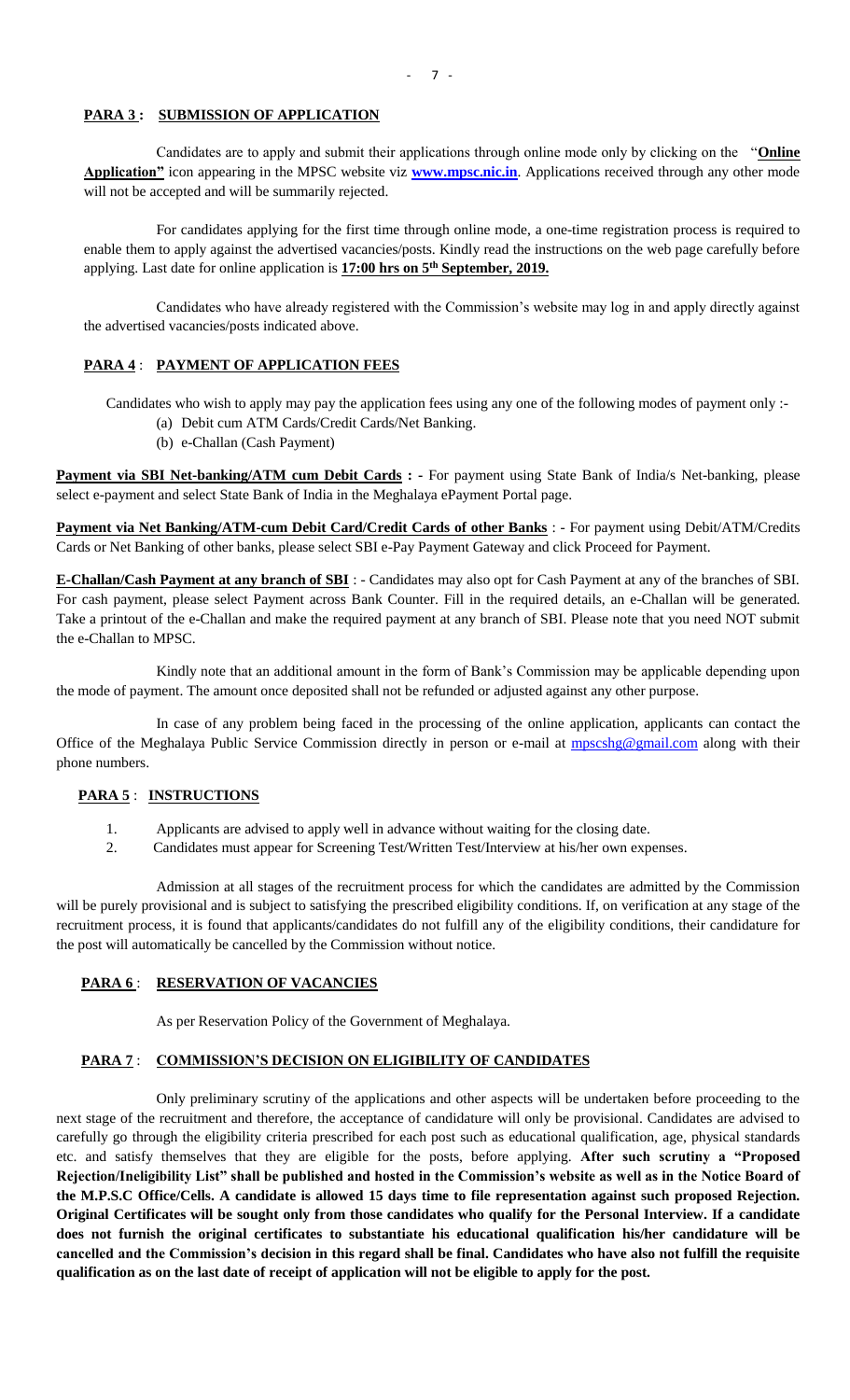- 8 -

# **PARA 8** : **METHOD OF SELECTION**

The final selection/recommendation of suitable candidates against the vacancies notified in this Advertisement shall be made by the Commission through any of the following processes.

- 1. Typing Speed, English Composition and Stenography Test, in recruitment to post of Typist and Stenographer (All Grades) as the case may be.
- 2. I. Written Examination (Where syllabus has been provided by the concerned Department)  $\Rightarrow$  Personal Interview.
	- II. Screening Test  $\implies$  Personal Interview.
	- III. Screening Practical Test  $\implies$  Personal Interview.
	- IV. Preliminary Screening Test  $\implies$  Main Examination  $\implies$  Personal Interview.
	- V. Physical Efficiency Test  $\implies$  Preliminary Screening Test  $\implies$  Main Examination  $\implies$  Personal Interview.
	- VI. Any other method as may be adopted by the Commission.

# \*\*\* **It will be the discretion of the Commission to cancel any processes mentioned above if found that illegal/unfair means have been adopted during the conduct of the recruitment process.**

I(a) **Written Examination –** This shall be mandatory in respect of recruitments to posts where the Service Rules has specifically prescribed the conduct of such examinations. In such cases, the subjects, syllabus, total marks and pattern of examination shall be as notified by the concerned Government Department under such Rules.

II(b) **Screening Test** – This shall be applied/conducted by the Commission in respect of all recruitments to those posts where the method of selection/Syllabus has not been prescribed by the Service Rules. The objective of the test is to shortlist the number of eligible candidates in recruitments where the number of candidates is disproportionately large compared to the available vacancies.

III(c) **Screening Practical Test** – This shall be applied/conducted by the Commission in respect of all recruitments to those posts where the method of Skill Test has not been prescribed by the Service Rules.

IV(d) **Preliminary Test** – The Commission may, at its discretion, decide to hold Preliminary Test in those categories of recruitment where the number of candidates are disproportionately large compared to the notified vacancies or may hold the Preliminary Test as per requirement in the syllabus provided by the Department concerned.

V(e) **Personal Interview** – On the result of such Screening Test/Screening Practical Test/Written Examination, the Commission has call such number of candidates as it may think appropriate to appear for the Personal Interviews. The principle/policy followed is as per decision made by the Commission on 28<sup>th</sup> July, 2017 with variation from 1:10 to 1:2.5 depending on the number of posts advertised.

VI(f) **Main Examination** – On the basis of such Preliminary Tests, the number of candidates who shall be called to appear for the Main Examination shall not be more than 10(ten) times the number of vacancies declared.

VII(g) **Physical Efficiency Test (PET)** – Wherever required and prescribed by the Service Rules the Physical Efficiency Test (PET) shall be conducted by the Commission assisted by a Medical Board duly constituted for the purpose, in accordance with the norms/standards and such specifications as prescribed under such Rules.

**\*\*\* Only candidates who have produced all the required documents in original relating to their educations qualification, date of birth, caste, community and other certificates wherever required and prescribed by Rules will be deemed qualified to be called for Personal Interview.**

# **Multiple Choice OMR based Test-**

Screening Tests or Preliminary Screening Tests, where decided to be held, shall be of Multiple Choice OMR based Tests. The subjects for the Multiple Choice OMR based Tests shall be as follows:-

- **1. General English** Marks to be specified as per the standard and qualification for the post.
- **2. General Awareness & Aptitude Test** Marks to be specified as per the standard and qualification for the post.
- **3. Arithmetic/Mathematics** Marks to be specified as per the standard and qualification for the post.
- **4. For Technical post** relevant subjects will be included Marks to be specified as per the standard and qualification for the post
- **5. Any other subject to be included as per the standard and qualification for the post.**